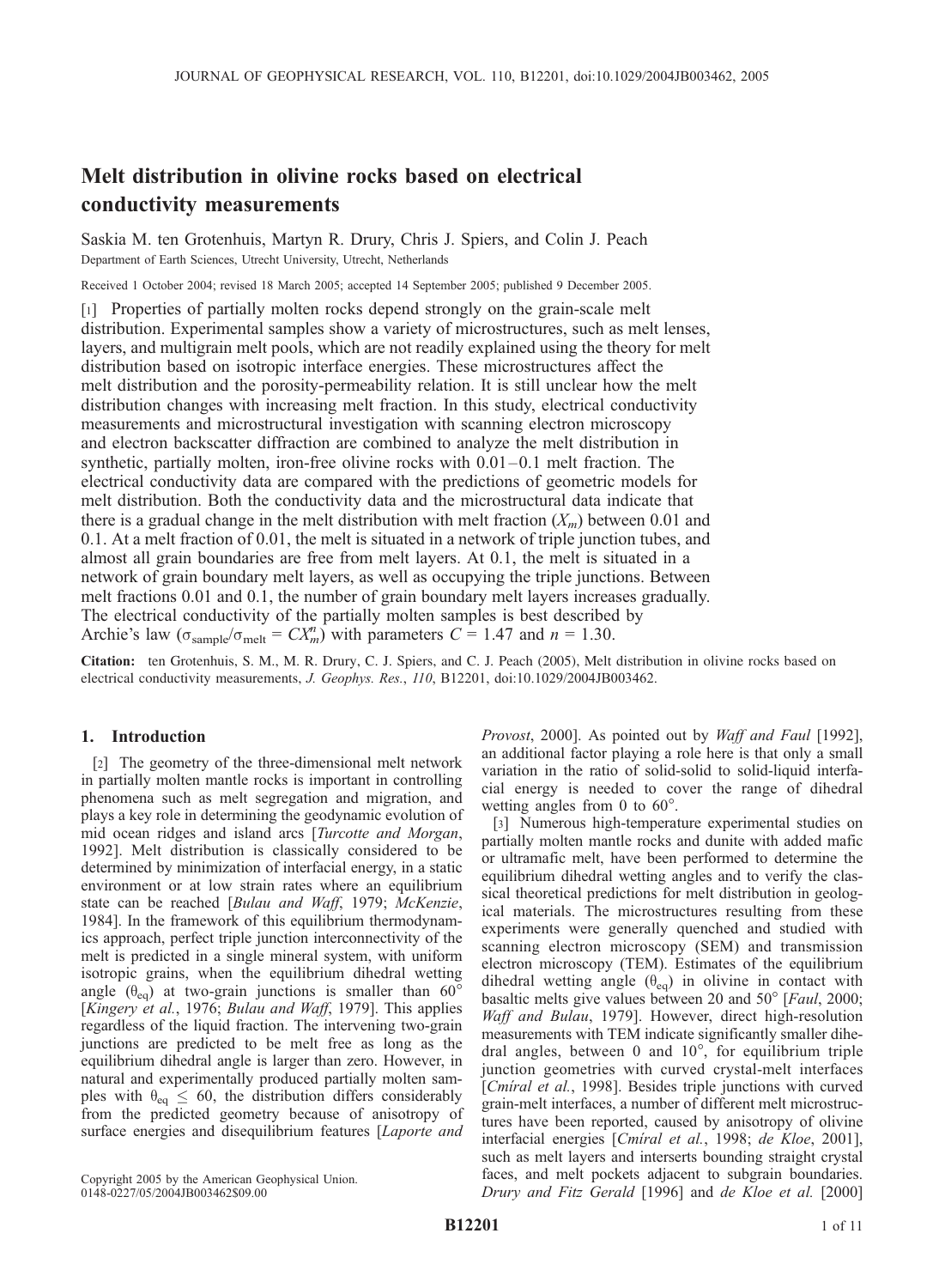concluded that melt is present in very thin (nanometerscale) films on all the grain boundaries and in the triple junctions, on the basis of TEM studies of experimental olivine and orthopyroxene samples.

[4] Studies of melt distribution have been used to predict porosity-permeability relations for partially molten mantle rocks with the aim of providing the basic data needed for quantifying melt segregation and migration behavior. Faul et al. [1994] and Faul [1997, 2001] separate the melt inclusions into two categories. Most of the melt is situated in disc shaped inclusions or melt layers on two-grain boundaries, the remainder in a network of tubes along triple junctions. Only when the melt discs are connected, above  $2-3\%$  melt, does the permeability increase significantly. Wark and Watson [1998], Wark et al. [2003], and Hiraga et al. [2002] on the other hand argue that most melt is present in a triple junction network, based on serial sectioning and TEM, respectively. These studies suggest a continuous porosity-permeability function. By contrast, *Hirth and Kohlstedt* [1995] performed deformation experiments in the diffusion creep regime on partially molten dunite. They observed a strain rate enhancement at melt fractions above 0.05, above which a significant fraction of two-grain boundaries became wetted by melt, forming rapid transport paths. Walte et al. [2003] studied fluid distribution using an analogue system norcamphor and ethanol see-through experiments. They conclude that static grain growth in partially molten samples gives a range of transient melt features, corresponding to metastable structures in melt distribution, like multigrain melt pools and melt lenses along grain boundaries. Although these are not real rock experiments, they give new insight into the way transient melt features influence the melt distribution.

[5] Previous microstructural and experimental studies of melt distribution are thus inconsistent and inconclusive. In part, this may reflect that there are several problems inherent to microscopy studies of melt distribution. One is that the melt distribution in a sample at the melting temperature might not be exactly the same as the glass distribution in a quenched sample, for example, if the pore configuration re-equilibrates quickly during quenching. Additionally, the melt distribution can only be studied in 2D, or in a small volume by serial sectioning. This yields incomplete data on dihedral wetting angles and melt distribution. Interpretation of high-resolution TEM images is also ambiguous, as similar images can be interpreted in different ways [de Kloe et al., 2000; Hiraga et al., 2002]. The implication is that a real-time, in situ method of studying melt distribution is needed. Since melt films, layers and tubes are generally fast diffusion paths, frequency-dependent measurements of the electrical properties of partially molten samples can give such an indication of the melt distribution, in situ, while the sample is maintained above the melting temperature. This is because the bulk conductivity of partial melts depends, not only on melt conductivity and melt fraction, but also on the melt distribution. Such effects of melt distribution have been determined for the system  $H_2O_{ice}$ -KCl<sub>aqueous</sub> studied by Watanabe and Kurita [1993] as an analogue for partially molten rocks, because this system allows accurate control of the amount of melt present. They observed that the

increase in conductivity with increasing melt fraction follows Archie's law, which in their case represents a gradual change from isolated fluid pores at low melt fractions to a triple junction network at high melt fractions.

[6] The number of such conductivity studies on partially molten rocks is very limited. Sato and Ida [1984] measured the electrical conductivity of partially molten gabbro, and concluded that connected melt contributes to the increase in bulk conductivity in the range of melt fraction  $0-17%$  and that melt pockets mainly cause ionic polarization. Roberts and Tyburczy [1999] investigated the electrical response of a mixture of 95% olivine  $(F_{080})$ with 5% MORB. They varied the melt fraction by varying the temperature. Bulk conductivity was modeled by the Hashin-Shtrikman upper bound [Hashin and Shtrikman, 1962], and by Archie's law. The disadvantages of their approach are that the melt composition varies drastically with temperature, that melt fraction and conductivity both have to be estimated using thermodynamic calculations, and that the range of melt fraction explored is limited in their study. A systematic, in situ study of the melt distribution at different melt fractions in partially molten rocks is therefore still lacking. Although in the mantle melt fraction and composition are more likely to be affected by temperature rather than isothermal substitutions, a study in which the melt fraction is varied independently of temperature effects is still needed to determine the relationship between melt fraction and melt distribution, and to assess the consequences of this for porosity-permeability relations in partially molten mantle rocks. A remaining question is whether the changes in melt distribution with increasing melt fraction are gradual or discontinuous.

[7] In this study, we will present new conductivity measurements on partially molten olivine rocks. The system we have chosen consists of synthetically produced forsterite-enstatite  $(Mg_2SiO_4-MgSiO_3)$  ceramic with an added melt/glass composed of 29% MgO,  $20\%$  Al<sub>2</sub>O<sub>3</sub> and  $51\%$  SiO<sub>2</sub>. The amount of glass added to the ceramic is varied between 1 and 10%. The chemical composition of the glass was chosen in such a manner that the equilibrium melt content of the partial melt at the studied temperature is equivalent to the amount of the melt/glass added to the sample. In this way, complex phase relationships can be avoided and the amount of melt in the samples can be controlled accurately simply through the amount added to the sample. The results are compared with predictions made using geometric models incorporating different arrangements of melt and grains. This enables us to determine the melt distribution in the samples while they are partially molten. After the experiments, the samples were also studied with scanning electron microscopy (SEM), and electron backscatter diffraction (EBSD), to verify the conclusions drawn from the conductivity measurements.

# 2. Method

# 2.1. Sample Preparation

[8] In our approach, two methods are used to prepare disc-shaped samples measuring 10 mm diameter and  $1-$ 1.5 mm thickness. For samples containing a melt fraction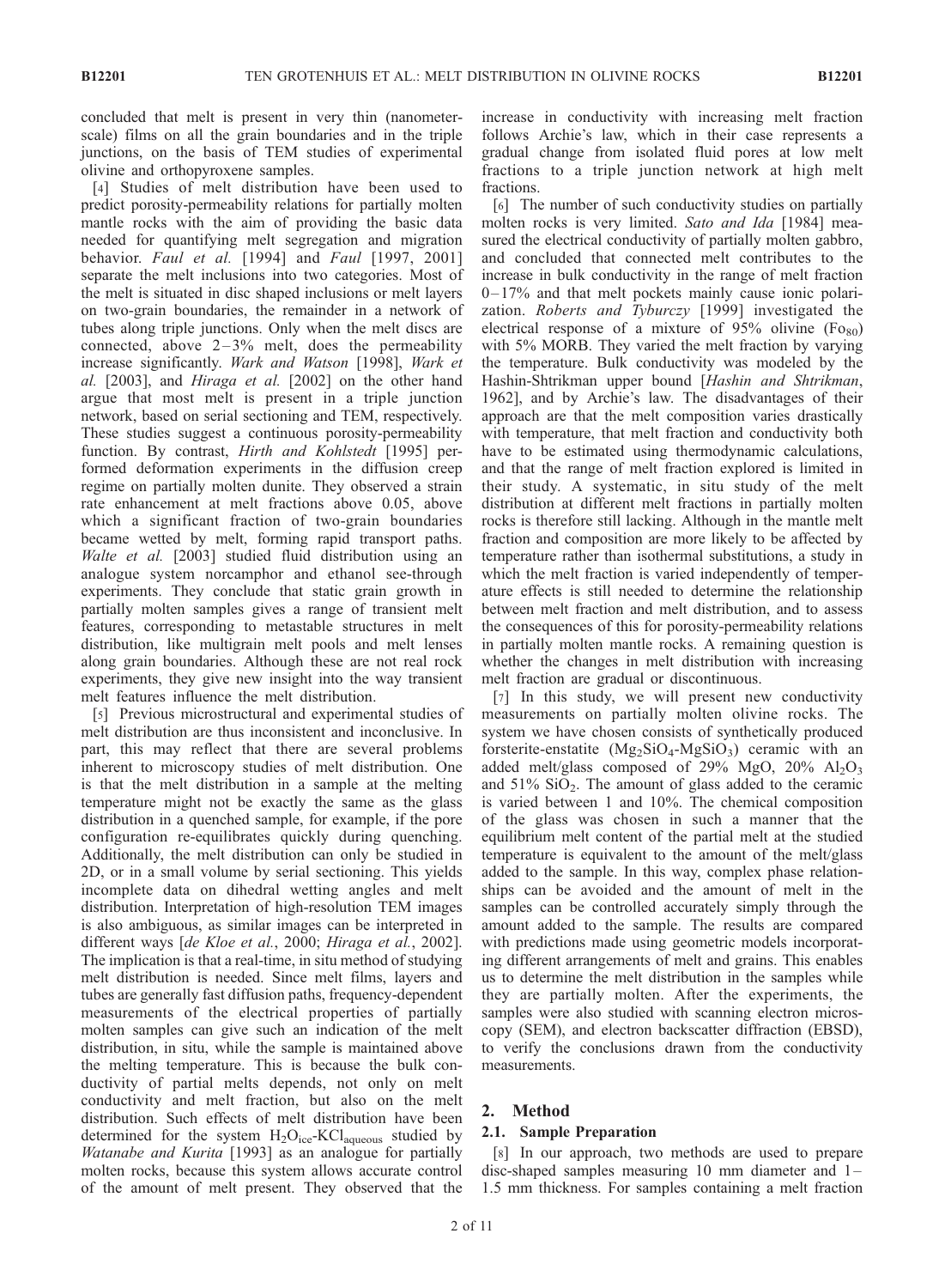| Sample            | Added Melt Content, % | Melt Content From EBSD and SEM, % | Sinter Time, min | Final Grain Size, um |
|-------------------|-----------------------|-----------------------------------|------------------|----------------------|
| F <sub>o</sub> 9  | 10.0                  | 9.67                              | 180              | 25.7                 |
| Fo <sub>8</sub>   | 5.0                   | 5.23                              | 180              | ND                   |
| Fo20              | 3.5                   | 3.42                              | 240              | 39.5                 |
| F <sub>0</sub> 11 | 2.5                   | 2.55                              | 240              | ND                   |
| Fo22              | 1.5                   | 1.67                              | 240              | 50.5                 |
| Fo23              | 1.5                   | 1.47                              | 120              | 48.3                 |
| Fo24              | 1.0                   | 1.39                              | 240              | 32.3                 |
| Fo26              | 1.0                   | ND.                               | 240              | ND                   |
| Fo27              | 3.5                   | 3.27                              | 4800             | ND                   |
| Fo28              | 1.5                   | 1.54                              | 4800             | ND                   |

Table 1. Samples<sup>a</sup>

<sup>a</sup>ND means not determined for these samples.

of 0.025–0.1, synthetic polycrystalline discs are made, using the sol gel and powder processing method described by McDonnell et al. [2002]. These samples consist of 95% forsterite (Fo,  $Mg_2SiO_4$ ) and 5% enstatite (En,  $MgSiO_3$ ), the iron free end-members of olivine and pyroxene, respectively. They have a fine grain size of about 1  $\mu$ m, and a porosity of 13– 14%. The synthetic basaltic melt, consisting of 29% MgO,  $51\%$  SiO<sub>2</sub> and 20% Al<sub>2</sub>O<sub>3</sub>, is also made using a sol gel method [Visser, 1999]. The melt is added to the polycrystalline samples by placing a thin layer of crushed glass powder onto the polycrystalline sample surface and heating over a period of several hours at the melting temperature of the glass ( $T_m = 1475^{\circ}$ C). At this temperature, the melt becomes homogeneously distributed through the sample, and sintering reduces the remaining air filled porosity. During infiltration of the melt, the sample is maintained under vacuum, to reduce the amount of air-filled pores in the sample. In contrast, samples with melt fractions 0.01 and 0.015 are prepared by mixing the forsterite-enstatite powder produced in the sol gel process with the above glass powder. The forsterite-enstatite-glass mixture is subsequently cold pressed and sintered in the manner employed by McDonnell et al. [2002], first for 40 min at  $1400^{\circ}$ C to reduce the porosity, and then for a further few hours at  $1475^{\circ}$ C to melt the glass particles. This final sintering stage is again done with the sample under vacuum, though it is not possible to remove all the air, because some remains trapped in intragranular or nonconnected pores. After sintering and melt infiltration, both types of samples contain around 2% air-filled porosity in approximately circular pores. In a previous study, we showed that this porosity does not influence electrical conductivity measurements [ten] Grotenhuis et al., 2004]. Note however that the grain size does increase significantly during preparation of the samples from 1  $\mu$ m to 25–50  $\mu$ m (Table 1). To check the whether the microstructure of the samples is developed into a steady state melt texture after a few hours, we also heated two samples with 1.5 and 3.5% melt for 80 hours at 1475°C and studied them with SEM.

[9] From the phase diagram for the system studied [Osborn and Muan, 1960], slight changes in the melt composition and content are expected to occur during the preparation of the samples. However, the conductivity of the melt is insensitive to small changes in the melt composition, because the diffusion coefficients of the different elements in the melt, which determine the conductivity, are very uniform [Kress and Ghiorso, 1993]. The melt content

of the samples was checked after the experiments. In all our experiments, the amount of melt added to the samples is similar to the amount detected after the experiments with SEM (Table 1).

# 2.2. Impedance Measurements on Partially Molten Samples

[10] Electrical impedance measurements on the discshaped partially molten samples are made at a fixed temperature of  $1475^{\circ}$ C, the melting temperature of the added glass phase. Measurements are done in the frequency range  $10^{0} - 10^{6}$  Hz, taking 6 measurements per decade, using a Solatron 1260 impedance/gain phase analyzer with a model 1296 dielectric interface. The measured complex impedance

$$
Z^* = Z' - jZ''
$$
 (1)

can be represented in term of an ohmic resistance  $(Z')$  and capacitive reactance  $(Z'')$ , where  $Z'$  corresponds to the resistance (R) and  $Z'' = 1/\omega C$ , with  $\omega$  as the angular frequency and C as capacitance.

[11] The impedance measurements are performed inside a vertically mounted, controlled atmosphere furnace, with air flushing through at one atmosphere total pressure [see also ten Grotenhuis et al., 2004]. Platinum electrodes, made of 0.5 mm thick sheet, and guard ring, made of 0.5 mm thick platinum wire, are pressed onto the disc-shaped samples using alumina backing plates held in place by hollow, alumina push rods. The alumina tubes holding the electrode leads are shielded with Pt paint, connected to ground, to eliminate noise from the power supply. A two-electrode measurement method with guard ring is applied. The sample temperature is measured using two thermocouples located directly above and below the sample. Before making the conductivity measurements, the samples are dried at a temperature of  $800^{\circ}$ C over a period of 2 hours. Each sample is measured several times at 20 min intervals, while held at  $1475^{\circ}$ C, to ensure that the melt distribution is well equilibrated.

# 2.3. Impedance Measurements on the Pure Melt

[12] To obtain information on the melt properties, independently of the partially molten samples, the conductivity of the melt is measured between 1300 and  $1480^{\circ}$ C with a separate set up consisting of one cylindrical Pt electrode with an outer radius of 2.1 mm located centrally in a circular platinum cup with an inner radius of 6.8mm, serving as a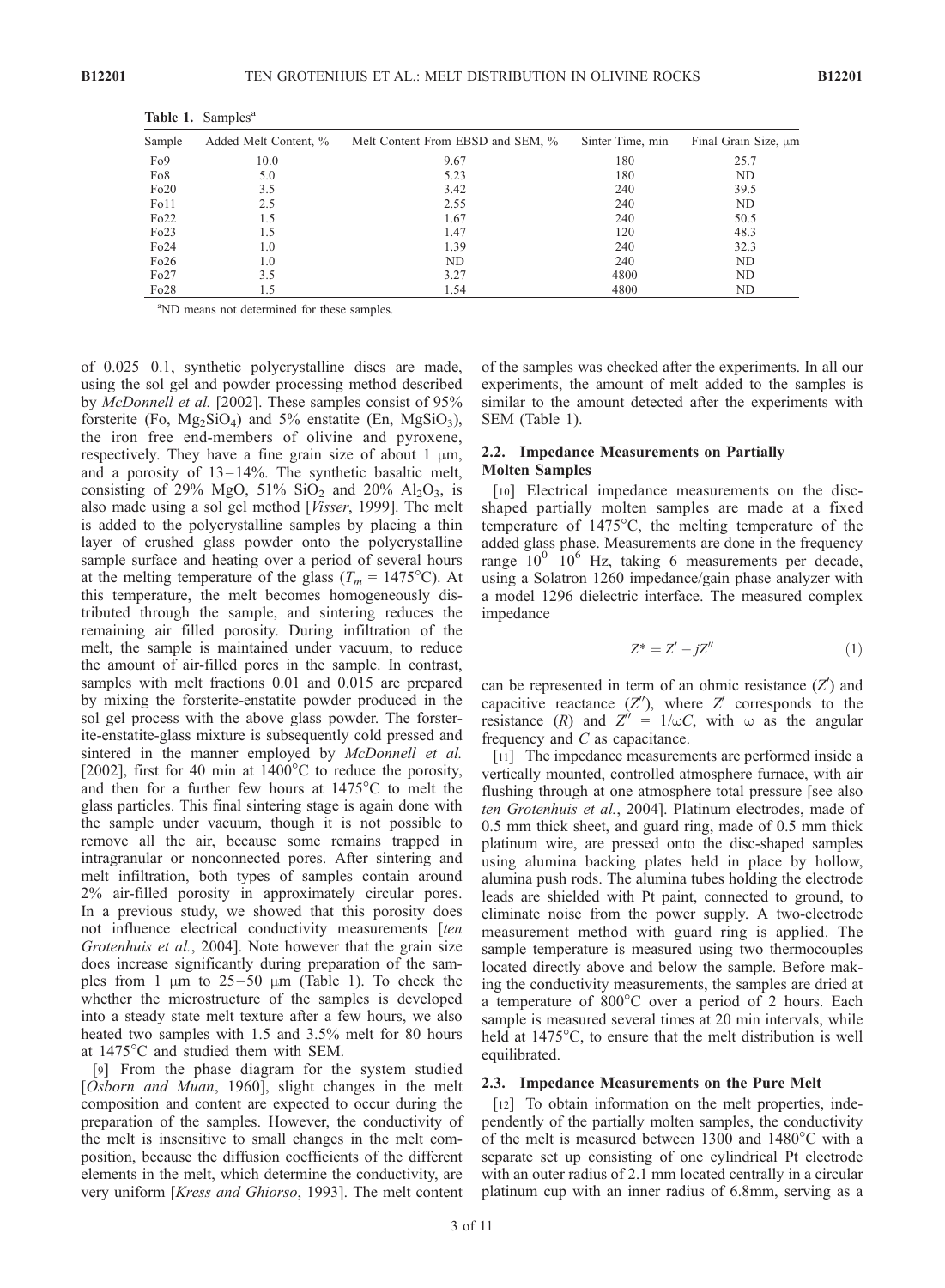

Figure 1. Temperature dependence of melt conductivity  $(\sigma_m)$  measured between 1300 and 1480°C, with best fit.

second electrode. The distance from the base of the central electrode to the bottom of the cup is about twice the distance to the sides of the cup. This geometry minimizes interaction between the central electrode and the bottom of the cup. The measurements were again performed with a Solatron 1260 impedance analyzer.

#### 2.4. Microstructural Analysis

[13] The microstructure of the samples is analyzed after the conductivity measurements with a FEI Field emission XL30FEG SEM, using backscatter electron (BSE) and secondary electron (SE) imaging, as well as electron back scatter diffraction (EBSD). The difference in atomic number between the melt and the grains is insufficient to recognize the melt automatically on the BSE images. However, the EBSD images allow automatic analysis of the melt distribution and can reveal any relation between the crystallography of the grains and melt pore/layer geometry. The EBSD indexing and image analysis is done with HKL channel 5 software. For the samples selected for EBSD, an area of 200 by 250  $\mu$ m is analyzed, which represents approximately  $40 - 50$  grains. The step size for the EBSD maps is  $0.5 \mu m$ , which is a compromise between adequate resolution and the need to cover a large enough area in a reasonable time. The minimum thickness of melt layers that can be detected using this method is about 200 nm.

# 3. Results

#### 3.1. Impedance Data

[14] The conductivity of the melt as a function of temperature is shown in Figure 1. A linear dependence of conductivity on reciprocal temperature is observed for the melt, implying an Arrhenius relation. The melt conductivity

at  $1475^{\circ}$ C is estimated, from the regression line shown, to be 7.53  $\pm$  0.38 S/m. The impedance signature of the partially molten samples reaches a stable value after 20– 40 min at 1475°C. The stable impedance data sets are plotted in the complex plane in Figure 2. The data show one arc at the highest frequencies. An additional depressed arc is observed in all samples at low frequencies, but is usually poorly developed and shows no dependence upon grain size, melt content or sample thickness. This lowfrequency arc is accordingly interpreted as an effect of the electrodes, and the high-frequency arc as reflecting the sample properties. Conductivity values were computed from impedance values  $Z'$  taken at the frequency where the phase shift is closest to zero. The bulk conductivity of the partially molten samples is  $1-2.5$  orders of magnitude lower than the conductivity of the melt (Figure 3), and  $1.5-3$  orders of magnitude higher than predicted for a melt-free forsterite sample, with a grain size of 25  $\mu$ m at 1475°C, using the data and model presented by ten Grotenhuis et al. [2004]. As shown in Figure 3, there is an increase in bulk conductivity with increasing melt fraction from about 0.02 S/m, for the samples with melt fraction 0.01, to 0.71 S/m, for the sample with melt fraction 0.1.

# 3.2. Microstructural Observations

[15] The microstructure of the quenched samples is shown in Figure 4 (BSE images), and Figure 5 (EBSD maps). First of all, the melt content in the samples was estimated with the SEM images and EBSD maps. The detected amount of melt was very close to the amount added to the samples (Table 1). Subsequently, the grain size distribution of the samples was determined, using the EBSD maps. According to Faul [1997], a narrow grain size distribution with the peak close to the mean grain size is caused by grain growth. Because grain growth and grainscale melt distribution are both driven by interface energy



Figure 2. Impedance data in complex plane for samples Fo8, Fo20, Fo22, and Fo24 with melt fractions 0.05, 0.035, 0.015, and 0.01, respectively, taken after 40 min at  $1475^{\circ}$ C. The dashed curves through the data are theoretical curves obtained with the equivalent circuit shown at the top right. The measurements show one clear impedance arc at the highest frequencies, which is caused by the interconnected melt path.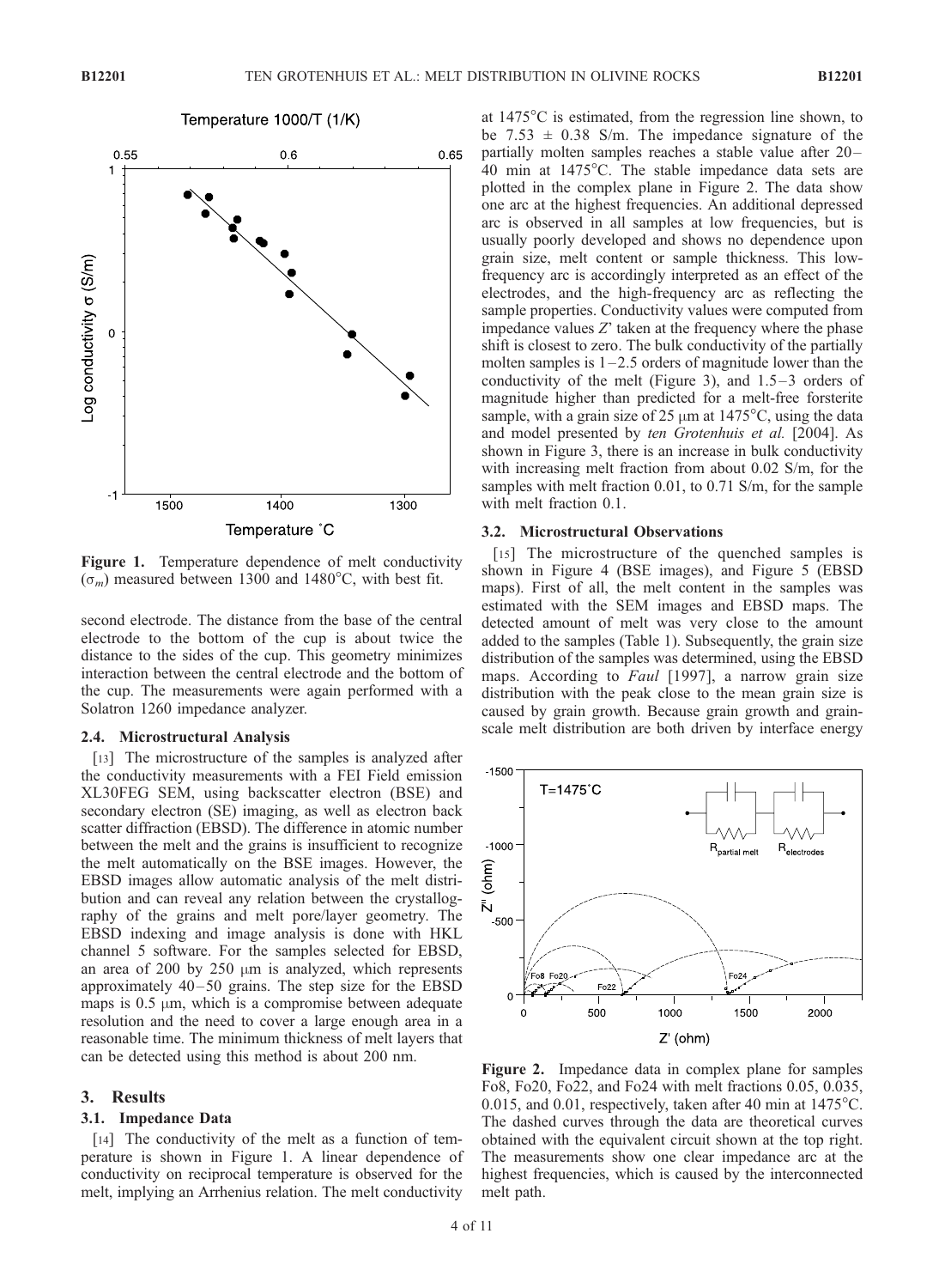

Figure 3. Experimental data on bulk electrical conductivity of the partially molten samples plotted as a function of the melt fraction (diamonds). Curves represent conductivity predicted by inserting the measured melt conductivity into the melt distribution models shown. Input data for the melt distribution models and conductivity of the melt (7.53 S/m) and olivine (0.0001 S/m) are also presented.

reduction, a narrow grain size distribution with the peak close to the mean grain size is an indicator for a steady state melt distribution. In Figures 5c and 5d the histograms of the grain size distributions of samples Fo24 and Fo9 are shown, with the grain size normalized by the mean grain size. Both samples show a narrow grain size distribution with the peak close to the mean grain size, indicating a steady state melt distribution. To check whether the samples had reached a steady state melt distribution during the conductivity measurements, two samples were heated 80 hours at  $1475^{\circ}$ C. SEM back scatter images of these samples are shown in Figure 6. The microstructures of the samples are very similar to the microstructures of the samples with the same amount of melt heated for only 2-4 hours.

[16] In every section examined, all of the triple junctions between three forsterite grains contain melt. This observation is consistent with previous studies on melt distribution in mantle rocks [Toramaru and Fujii, 1986; Hirth and Kohlstedt, 1995; Cmiral et al., 1998; Walte et al., 2003]. In addition, several trends are visible in the melt distribution, with increasing melt content. For example, the number of large multigrain-bounded melt pools and melt layers between grains increases significantly (Figure 4). Also, while the effect of anisotropy is apparent in all samples, it is most noticeable in the samples with higher melt fraction, through the formation of flat, crystallographically controlled, grain-melt interfaces (Figure 4). To quantify the fraction  $\varphi$  of grain interface wetted by melt, the total length of detectable grain-melt interface is divided by the total grain-grain plus grain-melt interface length. We did not

separate melt in triple junctions from melt in two-grain boundaries in this approach, because the transition from triple junction to grain boundary is usually gradual, especially at higher melt fractions. The fraction  $\varphi$  is calculated by placing a square grid with  $1 \mu m$  spacing over the EBSD images. At each interface, we record whether it is a graingrain interface or a grain-melt interface. The thus estimated fraction  $\varphi$  of melt-wetted grain interface increases significantly with increasing melt fraction from 0.32 at melt fraction 0.01 to 0.90 at melt fraction 0.1 (Figure 7a). To compare our data with the melt distribution in deformed partially molten samples of Hirth and Kohlstedt [1995] we also counted the number fraction of grain boundaries completely wetted by melt. The microstructural data reported by *Hirth and Kohlstedt* [1995] and our data are in good agreement (Figure 7a). The number of grain boundaries completely wetted by melt is obviously lower than the fraction  $\varphi$ . At melt fraction 0.01, 3% of the grain boundaries are completely wetted, increasing to 42% at melt fraction 0.1. Interestingly, the minor amount of enstatite in the samples has very little effect on the melt distribution. Enstatite-forsterite grain boundaries are in general melt free, and Fo-Fo-En triple junctions are either melt free or contain a small amount of melt [cf. Toramaru and Fujii, 1986]. Moreover, most enstatite is disappeared because of chemical re-equilibration in the samples with 5 and 10% melt. This basically means that the minor amount of enstatite in our samples can be ignored in considering the melt distribution. As already indicated, flat crystal faces are most frequently observed in the samples with the highest melt fractions. Contrary to expectations, however, they are not preferentially associated with melt layers or pools. Some flat crystal faces form part of a dry grain-grain interface (Figure 5).

# 4. Discussion

[17] Electrical conductivity data for partially molten samples with melt fractions between 0.01 and 0.1 show an increase of conductivity with increasing melt content. We will now compare our results with the predictions of models based on different geometrical melt distributions, considering both conductivity and microstructural aspects in making this comparison. We also compare our results with porositypermeability models constructed for partially molten rocks.

# 4.1. Comparison With Geometrical Models of Electrical Conductivity

[18] Numerous geometrical models based on simplified melt distributions have been developed to calculate the effective conductivity  $(\sigma_t)$  of a partially molten sample as a function of the melt fraction  $(X_m)$ , conductivity of the solid phase ( $\sigma_s$ ) and conductivity of the melt phase ( $\sigma_m$ ). Our data are compared with some of these models in order to get an idea of the melt distribution around the grains while the samples are at high temperature. The models considered correspond to different melt distributions in the samples, with either melt along the triple junctions, melt along the grain boundaries or melt in isolated pocket. The data are compared to four different models:

### 4.1.1. Cubes Model [Waff, 1974]

[19] In this model cubic grains with a low conductivity are all the same size and are surrounded by a high-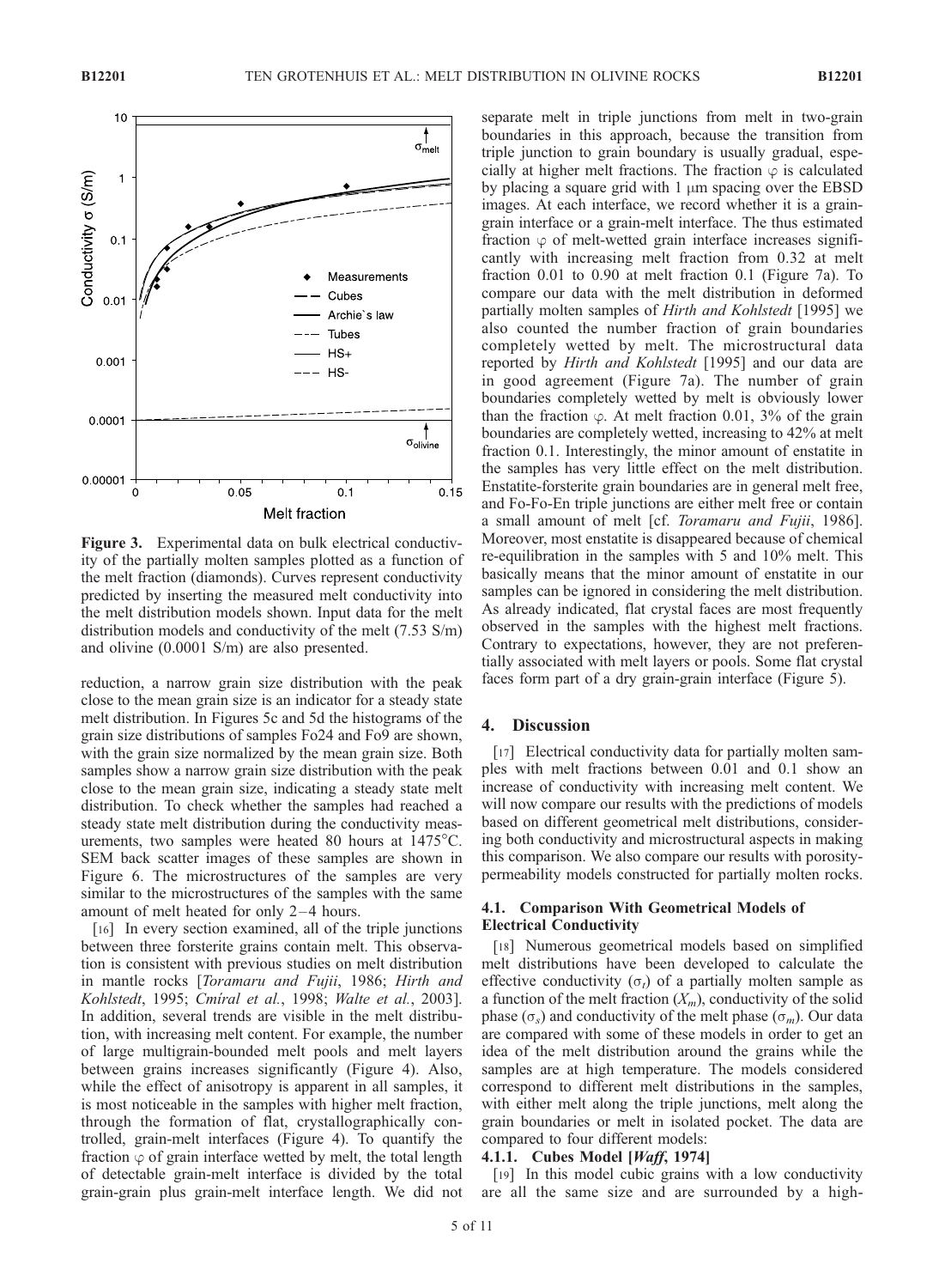

Figure 4. SEM backscatter images of samples (a) Fo24, melt fraction 0.01; (b) Fo23, melt fraction 0.015; (c and d) Fo20, melt fraction 0.035; (e) Fo8, melt fraction 0.05; and (f) Fo9, melt fraction 0.1. Black lines on the images are cracks developed during quenching after the conductivity measurements. Notice the increase in number of wetted two-grain boundaries with increasing melt content. Distinct crystal facets can be observed in all samples.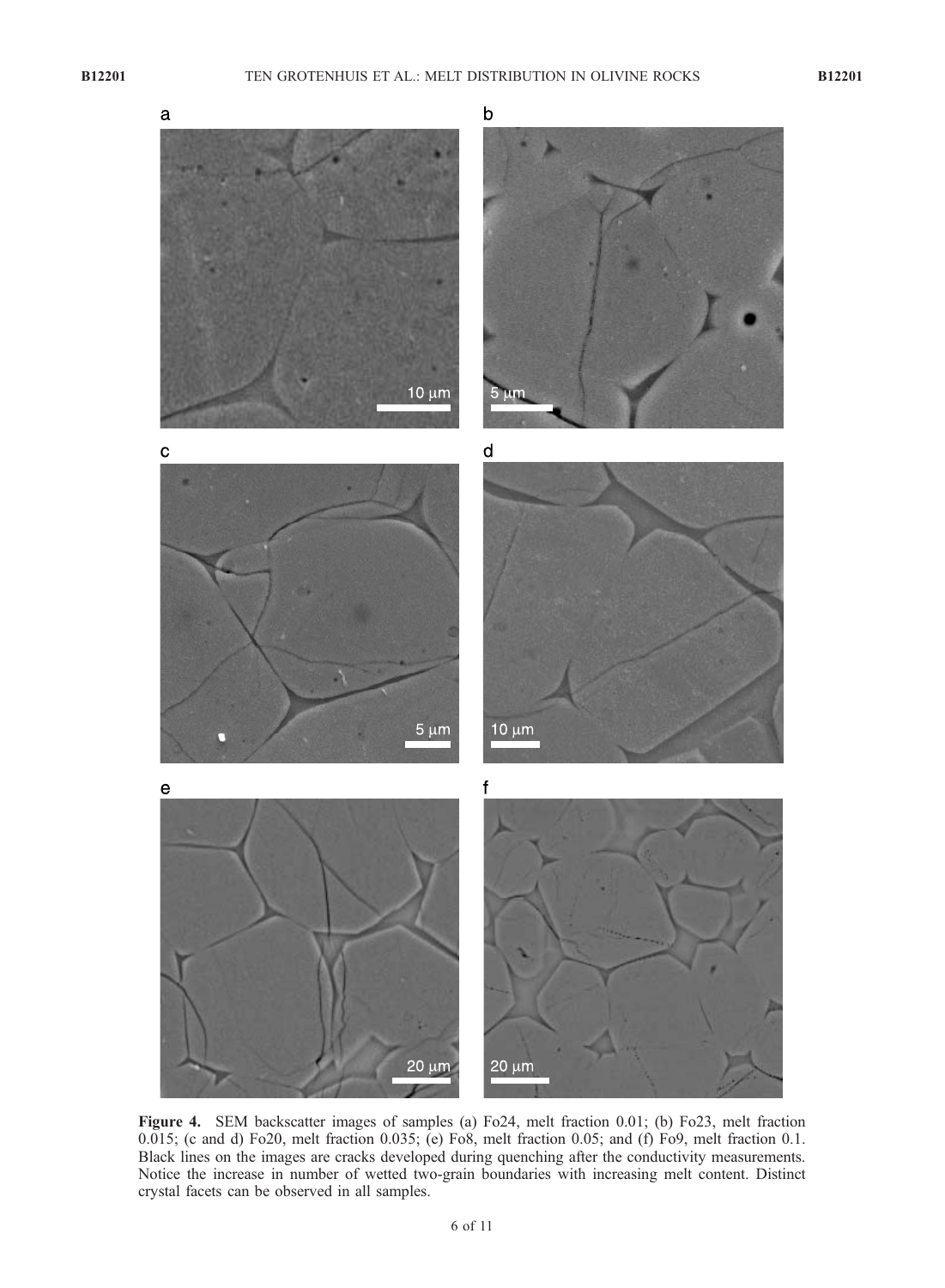

Figure 5. EBSD images of samples (a) Fo24 and (b) Fo9, with melt fractions 0.01 and 0.1, respectively. Different gray levels represent different crystallographic orientations. In black are the ''zero solutions'' in the EBDS analysis, which represent the melt. The flat interfaces indicated by white arrows are crystallographic controlled. The small white-rimmed grain at the bottom of Figure 5a is an enstatite grain. Also shown are grain size distributions normalized by the mean grain size of samples (c) Fo24 and (d) Fo9, showing a narrow grain size distribution with the peak close to the mean grain size.



Figure 6. SEM backscatter images showing meld distribution in samples (a) Fo28 and (b) Fo27, with melt fractions 0.015 and 0.035, respectively.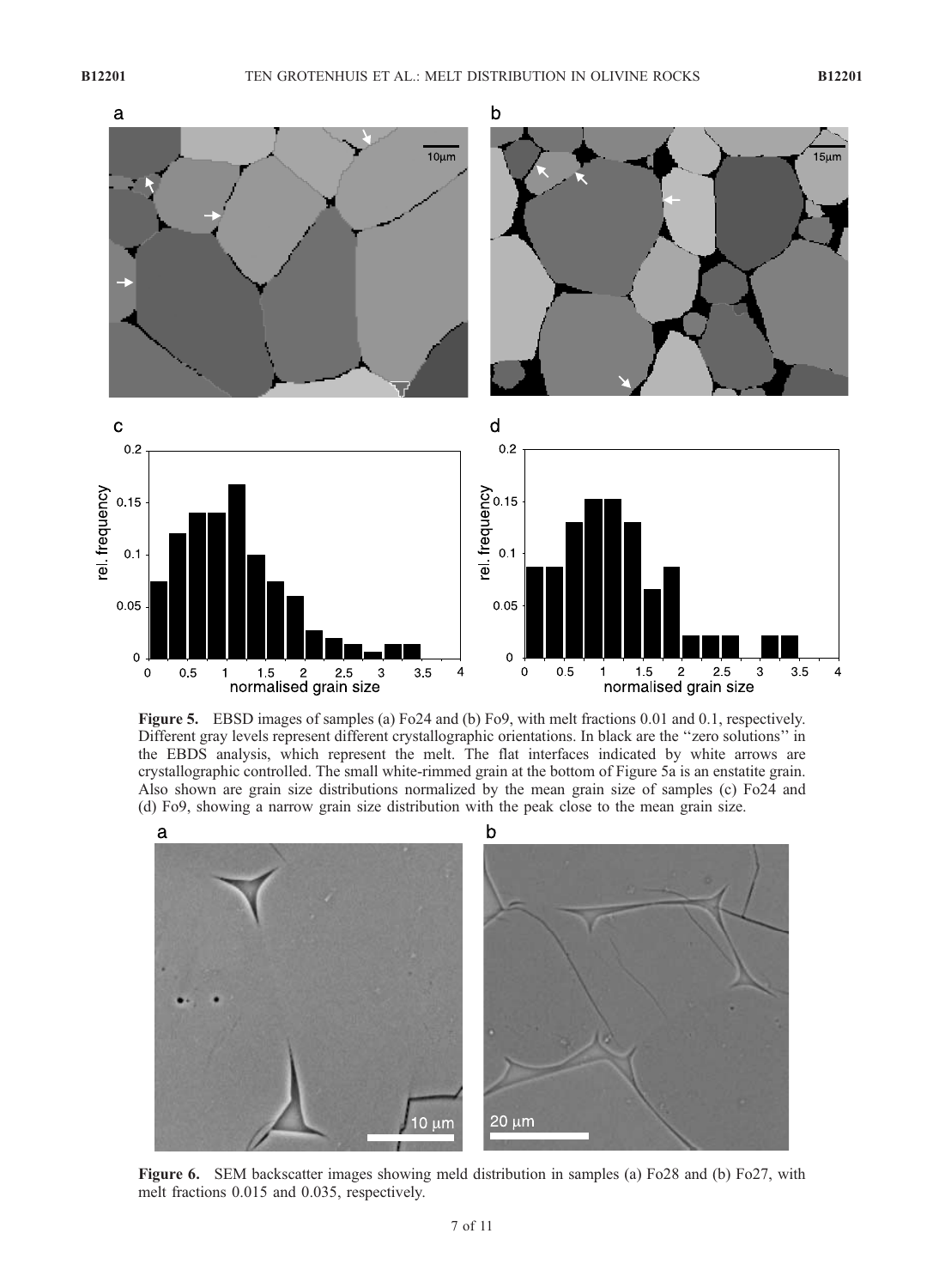

**Figure 7.** (a) Fraction of melt-filled grain boundary length ( $\varphi$ , triangles), fraction of completely wetted grain boundaries (solid diamonds), and fraction of completely wetted grain boundaries in samples of Hirth and Kohlstedt [1995] (open diamonds). (b) Partitioning of the melt between tubes ( $\beta = 0$ ) and layers  $(\beta = 1)$  implied by fitting Archie's law to our data with  $C = 1.64$  and  $n = 1.34$ .

conductivity melt layer of uniform thickness (Figure 8). This geometrical model is representative for melt distributed in layers along the grain boundary. The effective conductivity according to this model is

$$
\sigma_t = \left[1 - \left(1 - X_m\right)^{\frac{2}{3}}\right] \sigma_m \tag{2}
$$

### 4.1.2. Spheres Model

[20] In this model (usually called Hashin-Shtrikman upper bound or Maxwell model, [Waff, 1974], the matrix consists of a high-conductivity melt phase surrounding spherical inclusions with a lower conductivity, which represent the less conductive grains (Figure 8). The spherical grains are isolated from each other by the melt, so this model is representative for melt distributed along grain boundary and filling triple junctions. The effective conductivity is given by

$$
\sigma_t = \sigma_m + \frac{(1 - X_m)}{1/(\sigma_s - \sigma_m) + X_m/3\sigma_m} \tag{3}
$$

The Hashin Shtrikman lower bound, the opposite case of the HS upper bound, represents isolated spheres of highconductivity melt in a low-conductivity matrix representing the grains, and takes the form

$$
\sigma_t = \sigma_s + \frac{X_m}{1/(\sigma_m - \sigma_s) + (1 - X_m)/3\sigma_s} \tag{4}
$$

# 4.1.3. Tubes Model [Grant and West, 1965; Schmeling, 1986]

[21] In this model the melt is distributed in equally spaced tubes within a rectangular network (Figure 8). This model represents the case that melt is distributed in a network

along the triple junctions, but with unwetted two-grain junctions, and is written

$$
\sigma_t = \frac{1}{3} X_m \sigma_m + (1 - X_m) \sigma_s \tag{5}
$$



Figure 8. Sketches of the melt distribution according to different geometric models. Archie's law can be interpreted as describing a mix between two different models, in this study as a mixture between the ''cubes'' and the ''tubes'' models.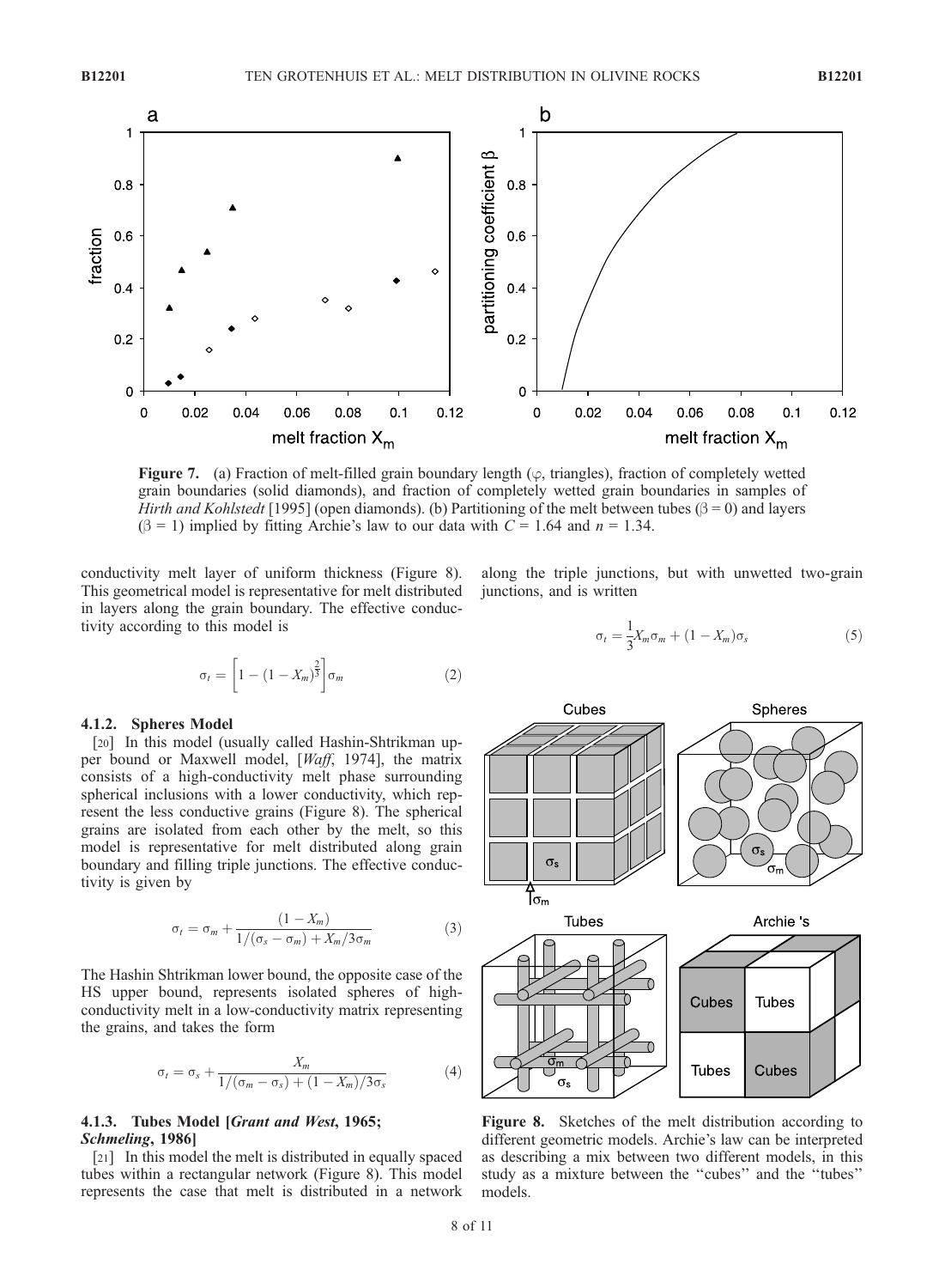Table 2. Correlation Coefficients  $(R^2)$  for the Different Geometrical Models to  $log(\sigma_t)$ 

| Geometrical Model                           | $R^2$<br>0.98 |
|---------------------------------------------|---------------|
| Archie's law with $C = 1.47$ and $n = 1.30$ |               |
| Cubic                                       | 0.95          |
| Spheres or HS+                              | 0.95          |
| Tubes                                       | 0.96          |

## 4.1.4. Archie's Law [Watanabe and Kurita, 1993]

[22] This law is not a geometrical model, but an empirical relation between melt conductivity and bulk conductivity. It is based on a resistor network theory and allows for a change in connectivity with increasing melt fraction. This relation is commonly applied to represent connectivity in sandstones saturated with water, and is given by

$$
\sigma_t = C X_m^n \sigma_m \tag{6}
$$

The properties of the melt in these models are assumed everywhere the same, and the melt is assumed to be homogeneously distributed through the sample. In all models, the effective conductivity is described as a function of the melt conductivity and the melt fraction. The grain size is not important in these theoretical models, because the properties of the melt are assumed to be independent of the thickness of the melt layers or films between the grains. The conductivity of the solid plays only a minor role in these models, because the conductivity of the melt is at least 3 orders of magnitude higher. Only at very small melt fractions (<0.001) does the conductivity of the solid grains start to play a role. Input data for the models are the conductivity of the melt, presented above, and the conductivity of the solid, based on the results from ten Grotenhuis et al. [2004]. The resulting bulk conductivity as a function of the melt fraction is plotted in Figure 3 alongside our results for the different samples.

[23] From Figure 3 it is evident that the bulk conductivities predicted by the Spheres and Cubes models are very similar. The Tubes model predicts a lower conductivity at equal melt fraction. The bulk conductivity of the samples with different melt fractions is best represented by the Spheres or Cubes model for melt fractions  $\geq 0.025$ , and by the Tubes model for samples with melt fraction <0.015. Roberts and Tyburczy [1999] found the Hashin-Shtrikman upper bound to be the best model for their olivine samples with 5% MORB, which agrees very well with our conclusions for samples with melt fractions above 0.025. The conclusion that the tubes model fits best with the samples with lower melt contents on the other hand agrees well with the melt distribution predicted by Wark and Watson [1998]. Archie's law best represents the total data set; that is, it has the highest correlation coefficient,  $R^2$  (Table 2), because it represents a mixture of different models. For the complete data set, the best fit parameters for Archie's law are  $C = 1.47$ and  $n = 1.30$ . By comparison, the constants found by Watanabe and Kurita for the system ice and liquid KCl are  $C = 0.02 - 0.30$  and  $n = 1.34 - 1.74$ , for a range of KCl concentrations between 0.2 and 0.8 wt%, and melt fractions less than 0.2. Watanabe and Kurita [1993] concluded that for their system Archie's law indicates a change from a relatively large portion of isolated pockets, at low melt fraction, to more melt in triple junction tubes, at high melt fraction. For our system, the  $n$  value is very similar and the  $C$  value is higher, suggesting a similar change in melt distribution with melt content, but with generally better interconnection of the melt. To describe the melt distribution in our samples, Archie's law can be used by viewing it as a mixture between the Tubes and Cubes or Spheres model for melt fractions between 0.01 and 0.1, because most of the data are very close to these models. We have calculated the partitioning of conductivity between tubes and layers in the cubes model using the geometric mean formula

$$
\sigma_{total} = \sigma_m * 1.47 X_m^{1.30} = \sigma_{tubes}^{(1-\beta)} * \sigma_{cubes}^{\beta}
$$
 (7)

where the factor  $\beta$  determines the partitioning in tubes and layers. For  $\beta = 0$  all the melt lies in triple junction tubes, and for  $\beta = 1$  one all the melt is in grain boundary layers. The partitioning between tubes and layers as a function of the melt fraction, based on Archie's law with  $C = 1.47$  and  $n =$ 1.30 is given in Figure 7b. Below a melt fraction of 0.01, all melt is predicted to be in the triple junction network. Between melt fractions 0.01 and 0.08, there is a gradual increase in the importance of grain boundary melt layers, and above 0.08 all melt is predicted to be in grain boundary melt layers.

# 4.2. Microstructural Data

[24] The microstructural observations of our samples with SEM and EBSD lead to similar conclusions. The fraction  $\varphi$ of grain interface wetted by melt and the fraction of twograin boundaries completely filled with melt both increase significantly with increasing melt content in our samples. The fraction of two-grain boundaries completely filled with melt is less useful to describe the microstructure for conductivity experiments than the fraction  $\varphi$ , because there is no differentiation between partly dry grain boundaries, which can contribute significantly to the total conductivity, and completely melt free grain boundaries, which are not contributing to the total conductivity. However, at high melt fractions still numerous two-grain boundaries are not completely wetted. The presence of partly dry grain boundaries at higher melt contents does not seem to have an effect on the conductivity. One of the reasons for this is the presence of grain boundaries that are completely free of melt (Figures 4d, 4e, and 5b), where the two neighboring grains are effectively one grain as seen by the conductivity measurements. Other melt microstructures, like melt pools and dry Fo-Fo-En triple junctions, apparently also play a minor role in determining the electrical conductivity of the samples. We cannot exclude the presence of nanometerscale melt films on grain boundaries, because the resolution in SEM images and EBSD analysis is insufficient for detection of these films. However, the resemblance between conclusions drawn from the conductivity experiments and from microstructural observations suggests that such films are most likely absent in our samples, or do not influence the conductivity measurements.

#### 4.3. Comparison With Porosity-Permeability Models

[25] *Faul* [1997, 2001] proposed a porosity-permeability model that predicts permeability of partially molten mantle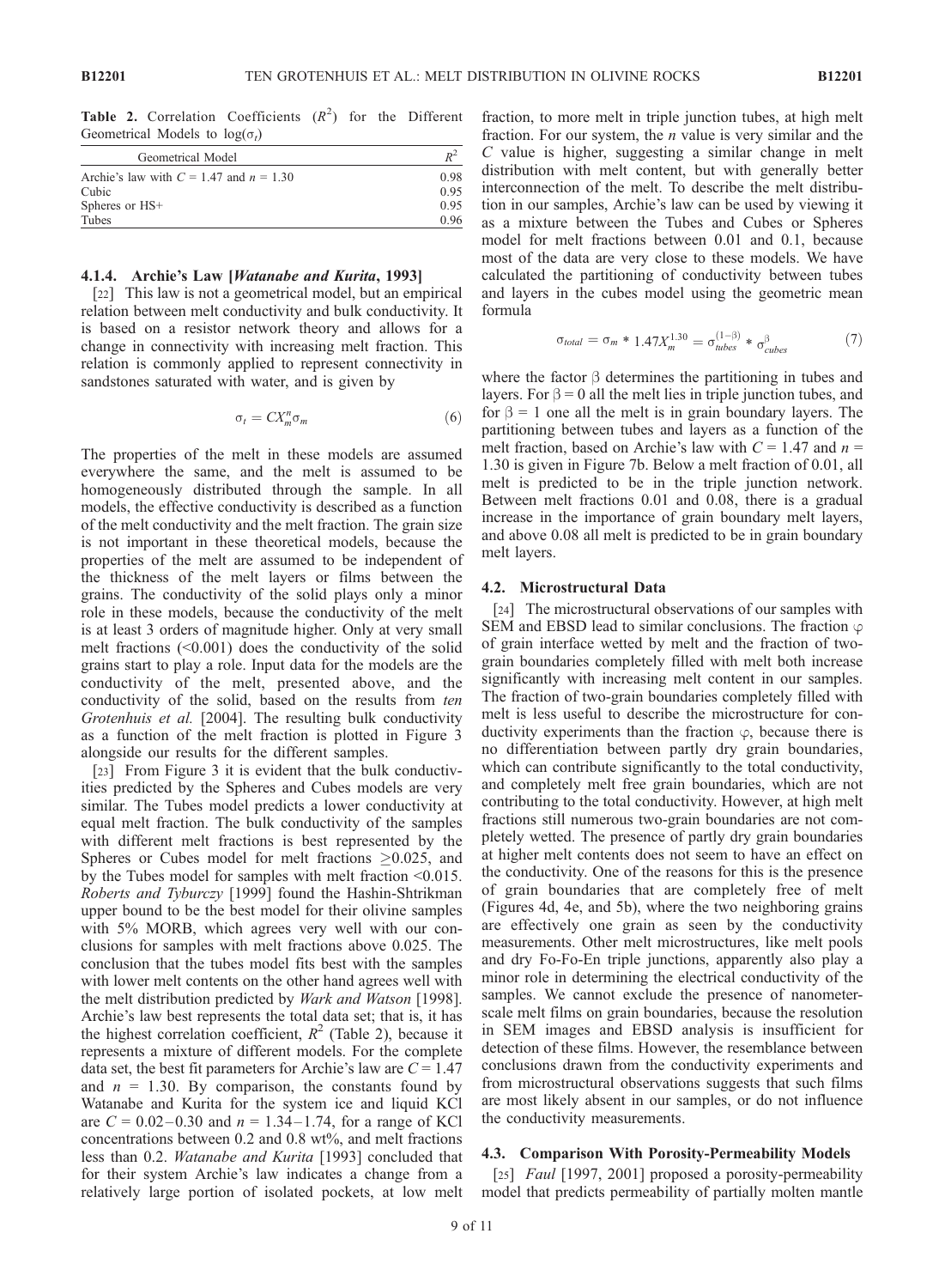rocks. This model is based on a separation of the melt into disc-shaped pools containing most of the melt and into a network along the triple junctions containing about 10% of the melt. The model of Faul [1997] leads to a sharp increase in permeability of about 4 orders of magnitude at around 2% melt, because at this point the discs become interconnected. On the basis of this model, the increase in electrical conductivity should be 1.5 orders of magnitude at around 2% melt. Wark and Watson [1998] proposed a porosity-permeability model based on measurements of quartz-fluid aggregates, which predicts a gradual increase of permeability with increasing porosity. Numerical simulations by von Bargen and Waff [1986] have predicted a similar continuous porosity-permeability relation. Neither of these studies take the disequilibrium melt structures frequently observed in olivine into account.

[26] Our conductivity results could be interpreted in terms of a discontinuous porosity-permeability functions with a change from melt tubes to melt layers at  $X_m = 0.015 - 0.02$ (Figure 3). Our microstructures show however that there is a gradual increase in the melt present in layers and interserts. A continuous porosity-permeability relation is also consistent with our data. However, our data suggest a faster increase in permeability between melt fractions 0.01 and 0.1 than implied by the continuous porosity-permeability functions of Wark and Watson [1998] and von Bargen and *Waff* [1986], because in our samples the fraction  $\varphi$  of grain interface wetted by melt, and the fraction of two-grain boundaries completely filled with melt, both increase significantly with increasing melt fraction. According to Hirth and Kohlstedt [1995] the anisotropy in solid-liquid interface energy alone is enough to cause complete wetting of twograin boundaries in olivine-melt systems. The higher fraction  $\varphi$  of wetted grain interface and wetted two-grain boundaries at higher melt fractions can be explained by the lower chemical potential of the melt-grain interface due to the lower mean curvature of this interface at higher melt fractions. The lower chemical potential favors the formation and lifetime of metastable features like melt layers. Therefore a regular network of triple junction tubes exists at low melt fractions. At higher melt fractions melt-filled grain boundaries and melt lenses are more frequent and these structures will start dominating rock properties that are determined by the grain-scale melt distribution.

# 4.4. Application for the Interpretation of Electromagnetic Measurements

[27] Our version of Archie's law describing the relation between melt distribution and melt fraction can be used to deduce the melt fraction and the melt distribution in melt-bearing regions in the mantle from electromagnetic measurements. We will illustrate this briefly with reference to a study from the Juan de Fuca midocean ridge by Jegen and Edwards [1998]. The minimum conductivity estimated for a conventional mantle upwelling zone beneath the Juan de Fuca ridge is 0.2 S/m. Using the expressions for the Hashin-Shtrikman upper bound and Archie's law from Schmeling [1986] and a melt conductivity of 10 S/m, Jegen and Edwards [1998] estimated minimum melt fractions of 0.03 (HS+) and 0.14 (Archie's law). Using our version of Archie's law, we find that a minimum melt fraction of 0.037 can explain conductivities of 0.2 S/m.

With this melt fraction, about 70% of the melt would be present in two-grain boundary layers (see Figures 4c, 4d, and 7a).

## 5. Conclusions

[28] In this study the changes in melt distribution with increasing melt fraction in synthetic, partially molten, ironfree olivine rocks, with melt fraction between 0.01 and 0.1, are determined with electrical conductivity measurements and microstructural investigation, involving scanning electron microscopy (SEM) and electron backscatter diffraction (EBSD). The electrical conductivity data are compared with the predictions of geometric models for melt distribution. The electrical conductivity of the partially molten samples is best described by Archie's law  $(\sigma_{\text{sample}}/\sigma_{\text{melt}} = CX_m^n)$  with parameters  $C = 1.47$  and  $n = 1.30$ , which in this case describes a gradual change in the melt distribution from network of triple junction tubes with almost all grain boundaries free from melt layers, at a melt fraction of 0.01, to a network of grain boundary melt layers, at a melt fraction of 0.1. The microstructural data confirm this conclusion, because the fraction of grain interface wetted by melt increases significantly between melt fractions 0.01 and 0.1.

[29] **Acknowledgments.** G. M. Pennock is thanked for her assistance with the EBSD analyses. G. Kastelein and P. van Krieken are thanked for their assistance with the sample preparation and conductivity experiments. The Netherlands Research Centre for Integrated Solid Earth Sciences (ISES) financially supported this work.

# References

- Bulau, J. R., and H. S. Waff (1979), Mechanical and thermodynamic constraints on fluid distribution in partial melts, J. Geophys. Res., 84(B11),  $6102 - 6108.$
- Cmiral, M., J. D. Fitz Gerald, U. H. Faul, and D. H. Green (1998), A close look at dihedral angles and melt geometry in olivine-basalt aggregates: A TEM study, Contrib. Mineral. Petrol., 130, 336 – 345.
- de Kloe, P. A. (2001), Deformation mechanisms and melt nano-structures in experimentally deformed olivine-orthopyroxene rocks with low melt fractions, Geol. Ultraiectina 201, Univ. Utrecht, Utrecht, Netherlands.
- de Kloe, R., M. R. Drury, and H. L. M. van Roermund (2000), Evidence for stable grain boundary melt films in experimentally deformed olivineorthopyroxene rocks, Phys. Chem. Miner., 27, 480 – 494.
- Drury, M. R., and J. D. Fitz Gerald (1996), Grain boundary melt films in an experimentally deformed olivine-orthopyroxene rock: Implications for melt distribution in upper mantle rocks, Geophys. Res. Lett., 23(7),  $701 - 704.$
- Faul, U. H. (1997), Permeability of partially molten upper mantle rocks from experiments and percolation theory, J. Geophys. Res., 102(B5), 10,299 – 10,311.
- Faul, U. H. (2000), Constraints on the melt distribution in anisotropic polycrystalline aggregates undergoing grain growth, in Physics and Chemistry of Partially Molten Rocks, edited by N. Bagdassarov, D. Laporte, and A. B. Thompson, pp. 67 – 92, Springer, New York.
- Faul, U. H. (2001), Melt retention and segregation beneath mid-ocean ridges, Nature, 410, 920-923.
- Faul, U. H., D. R. Toomey, and H. S. Waff (1994), Intergranular basaltic melt is distributed in thin, elongated inclusions, Geophys. Res. Lett.,  $21(1), 29-32.$
- Grant, F. S., and G. F. West (1965), Introduction to the electrical methods, in Interpretation Theory in Applied Geophysics, edited by R. R. Shrock, pp. 385 – 401, McGraw-Hill, New York.
- Hashin, Z., and S. Shtrikman (1962), A variational approach to the theory of the effective magnetic permeability of multiphase materials, J. Appl. Phys., 33, 3125-3131.
- Hiraga, T., I. M. Anderson, M. E. Zimmerman, S. Mei, and D. L. Kohlstedt (2002), Structure and chemistry of grain boundaries in deformed, olivine + basalt and partially molten lherzolite aggregates: Evidence of melt-free grain boundaries, Contrib. Mineral. Petrol., 144, 163-175.